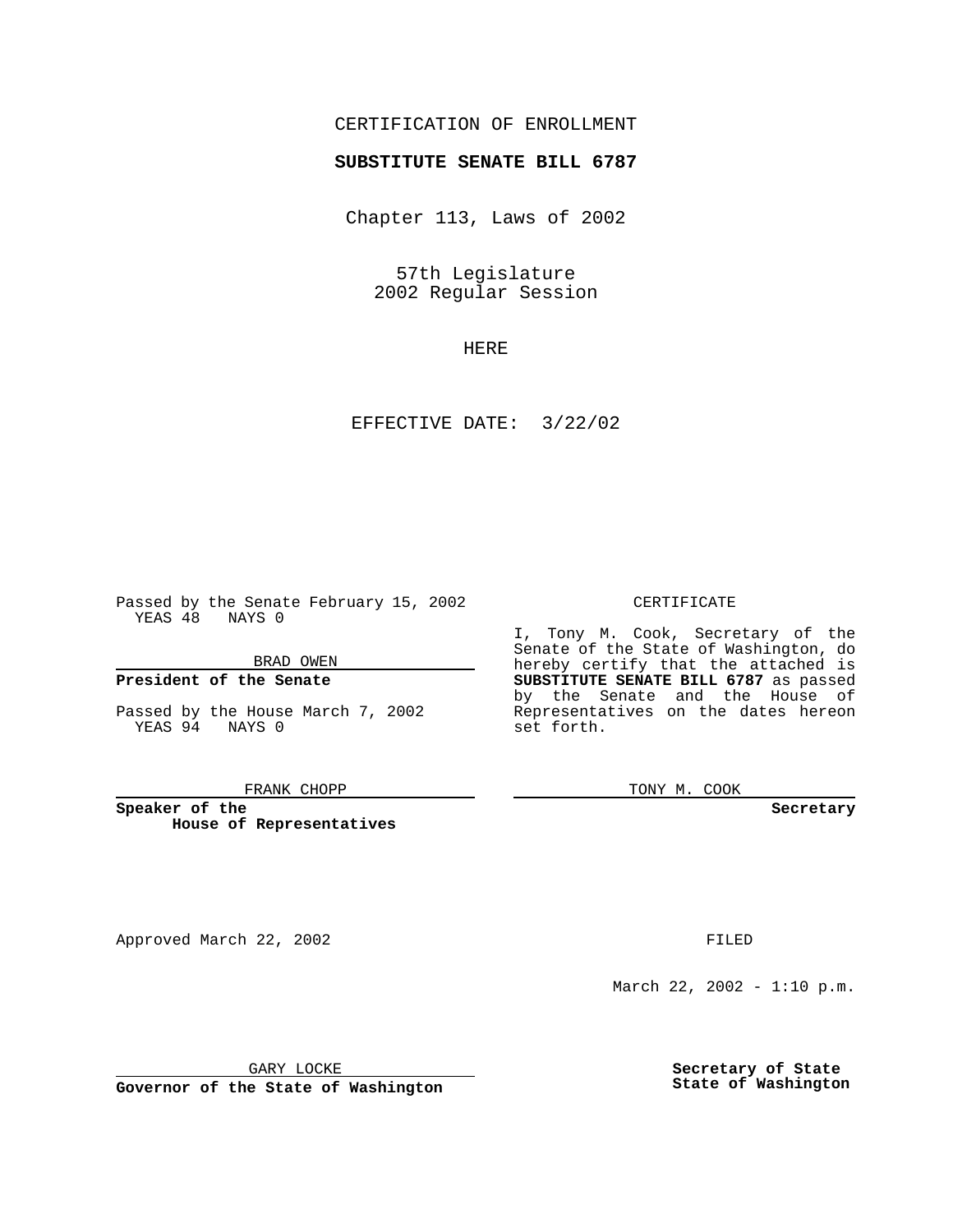# **SUBSTITUTE SENATE BILL 6787** \_\_\_\_\_\_\_\_\_\_\_\_\_\_\_\_\_\_\_\_\_\_\_\_\_\_\_\_\_\_\_\_\_\_\_\_\_\_\_\_\_\_\_\_\_\_\_

\_\_\_\_\_\_\_\_\_\_\_\_\_\_\_\_\_\_\_\_\_\_\_\_\_\_\_\_\_\_\_\_\_\_\_\_\_\_\_\_\_\_\_\_\_\_\_

Passed Legislature - 2002 Regular Session

#### **State of Washington 57th Legislature 2002 Regular Session**

**By** Senate Committee on Ways & Means (originally sponsored by Senators B. Sheldon, Rasmussen and Oke; by request of Department of Revenue)

READ FIRST TIME 02/12/2002.

 AN ACT Relating to tax exemptions for organ procurement organizations; adding a new section to chapter 82.04 RCW; adding a new section to chapter 82.08 RCW; adding a new section to chapter 82.12 RCW; and declaring an emergency.

BE IT ENACTED BY THE LEGISLATURE OF THE STATE OF WASHINGTON:

 NEW SECTION. **Sec. 1.** A new section is added to chapter 82.04 RCW to read as follows:

 This chapter does not apply to amounts received by a qualified organ procurement organization under 42 U.S.C. Sec. 273(b) in effect as of January 1, 2001, to the extent that the amounts are exempt from federal income tax.

 NEW SECTION. **Sec. 2.** A new section is added to chapter 82.08 RCW to read as follows:

 The tax levied by RCW 82.08.020 shall not apply to the sales of medical supplies, chemicals, or materials to an organ procurement organization exempt under section 1 of this act. The definitions of medical supplies, chemicals, and materials in RCW 82.04.324 apply to this section. This exemption does not apply to the sale of